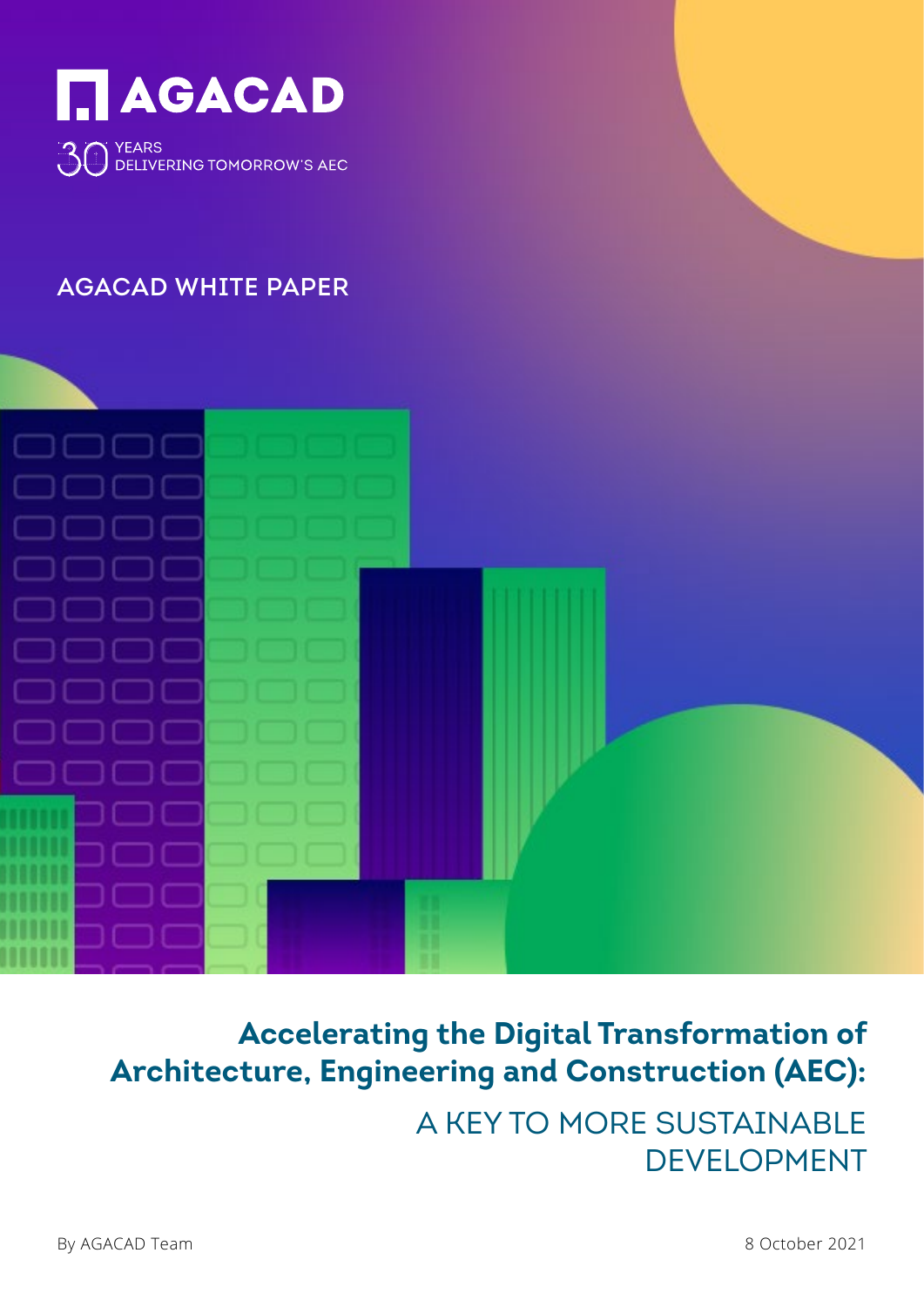# Introduction

The increasingly rapid growth and development of communities and economies around the world has greatly benefited human life and society. But it has also taken a heavy toll on planet Earth – the common home which we share and must pass on to future generations. We have **carbon-dioxide emissions** on a scale that is causing climate change, mountains of **waste** clogging sea and land, and other **depletion or destruction** of nature's resources. Hence today's global goals for avoiding environmental disaster and making further human progress sustainable again, embodied in international commitments like the [Paris Agreement](https://ec.europa.eu/clima/policies/international/negotiations/paris_en) and the [UN Sustainable](https://sdgs.un.org/goals)  [Development Goals.](https://sdgs.un.org/goals) They include sharp reduction of carbon emissions and waste along with a shift to more renewable resources.

A major part of the problem is **the built environment**. The construction, operation and eventual demolition of buildings and infrastructure accounts for an estimated **onethird or more of all carbon emissions and waste**. Moreover, with rapid urbanization continuing in many parts of the world, we will need and see more and more construction.

Clearly, then, the fields of architecture, engineering and construction (AEC) play a vital role in sustainable development. This White Paper discusses how the **digital transformation of AEC** is a powerful promoter of progress toward environmental goals. And accelerating the digitalization of construction is what AGACAD is all about.

For over 30 years, we have been developing innovative technologies for AEC, working closely with top practitioners, whom we also help train and consult. Today we offer a large portfolio of solutions for efficient **building information modelling and management** (BIM). They lead not only to cost savings and new capabilities for our clients around the world, but also to important reductions in emissions, waste and the use of energy resources.

AGACAD is part of the Arkance Group, a European leader in the digital transformation of construction and manufacturing. Arkance actively supports **the Paris Agreement goal of cutting construction's carbon impact in half by 2030**. For buildings, we do so by providing cutting-edge technology to control and reduce not just costs but also emissions throughout the design-buildoperate project life cycle.

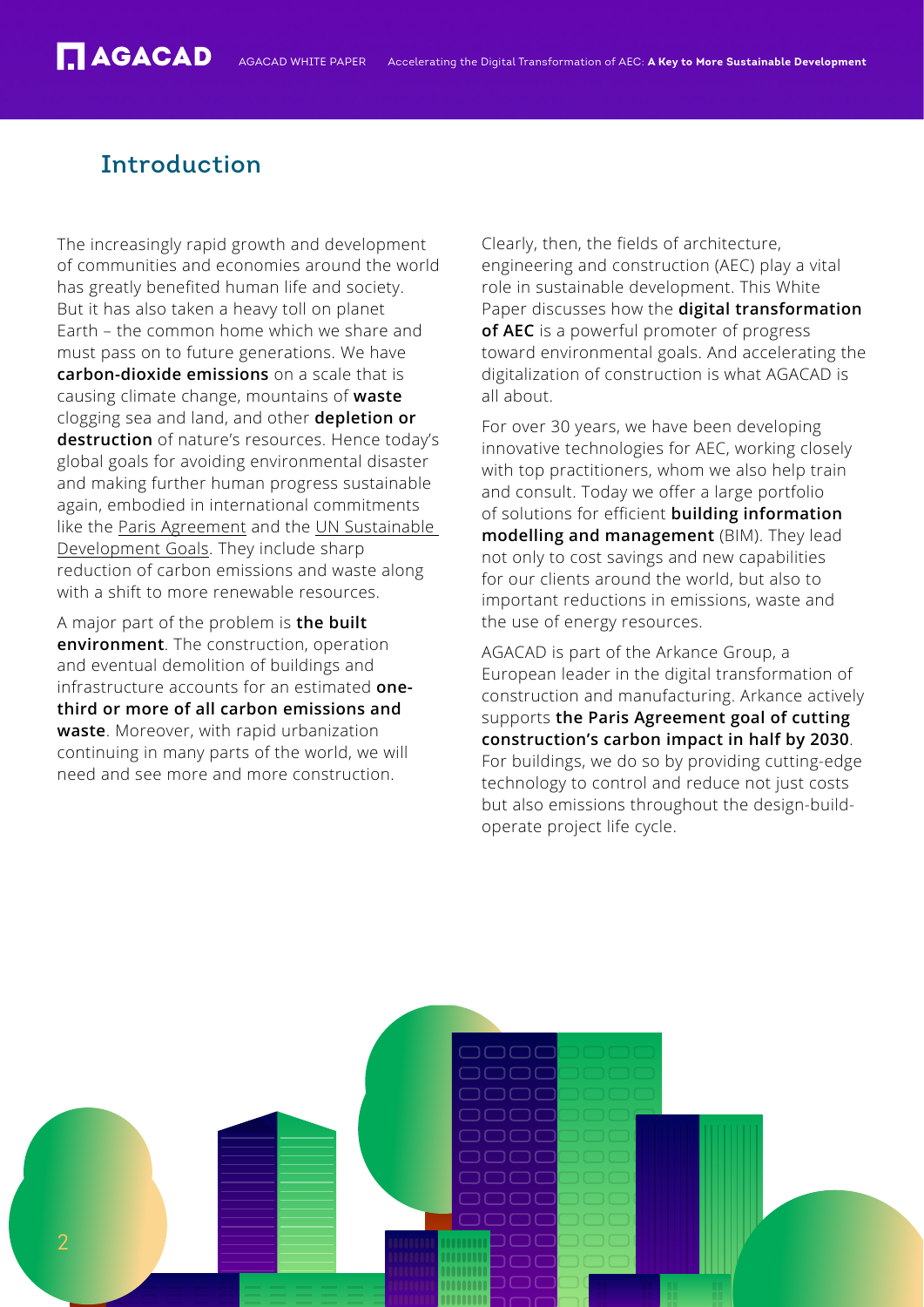# Ecology and digital AEC

In recent years, automation, robotization and more have brought manufacturers big productivity gains. Meanwhile, **construction has been slow to go digital** and lags in efficiency. We will see that this means more waste and carbon emissions than are needed. As participants of AGACAD's ongoing [Global BIM](https://agacad.com/products/tags/agacad-global-bim-survey)  [Survey](https://agacad.com/products/tags/agacad-global-bim-survey) have stressed, there is a need for specific tools, training, and education to speed up the digital transformation of the built environment.

> "Digital technology can cut global emissions by 15 percent."

> > **World Economic Forum**

A great deal depends on **pre-construction activities** – the work of architects and engineers. Design decisions have a major impact on costs, quality and the environment over the entire life of a building. Moreover, digital work at this stage is key for being able to use digital solutions later: for off-site fabrication, at the construction site, and in facilities management.

3 The foundation for the digitalization of architecture, engineering and construction is **the BIM method** for modelling and managing building information. BIM involves collaborative processes by which actors create, update and store 3D representations and all relevant data about a building throughout its life. The [purpose](http://www.bimaxon.com/what-is-bim/)  [of BIM](http://www.bimaxon.com/what-is-bim/) is to give each actor the information they need at just the right time to support the building's effective design, creation and use.

#### **What are the main ecological benefits of BIM?**

#### **n** Design optimization (including for green **objectives)**

BIM software, like the Autodesk Revit platform and related extensions, makes it possible to simulate and analyse all aspects of an asset in virtual space to make better design choices, also in environmental terms, as regards **materials, energy efficiency, resilience/longevity, reuse plans, and so on**. Pooling technical, operational, construction and manufacturing knowledge enables design to be value engineered and optimized for every stage of delivery and operation.

> With BIM, "the whole life carbon emissions of a project can be modelled and assessed [and] the data can then be used to drive specifications, bringing about the lowest possible emissions (or highest possible sequestration) at the outset as well as throughout the life of the asset.'

> > **Report by Norway's Vestre**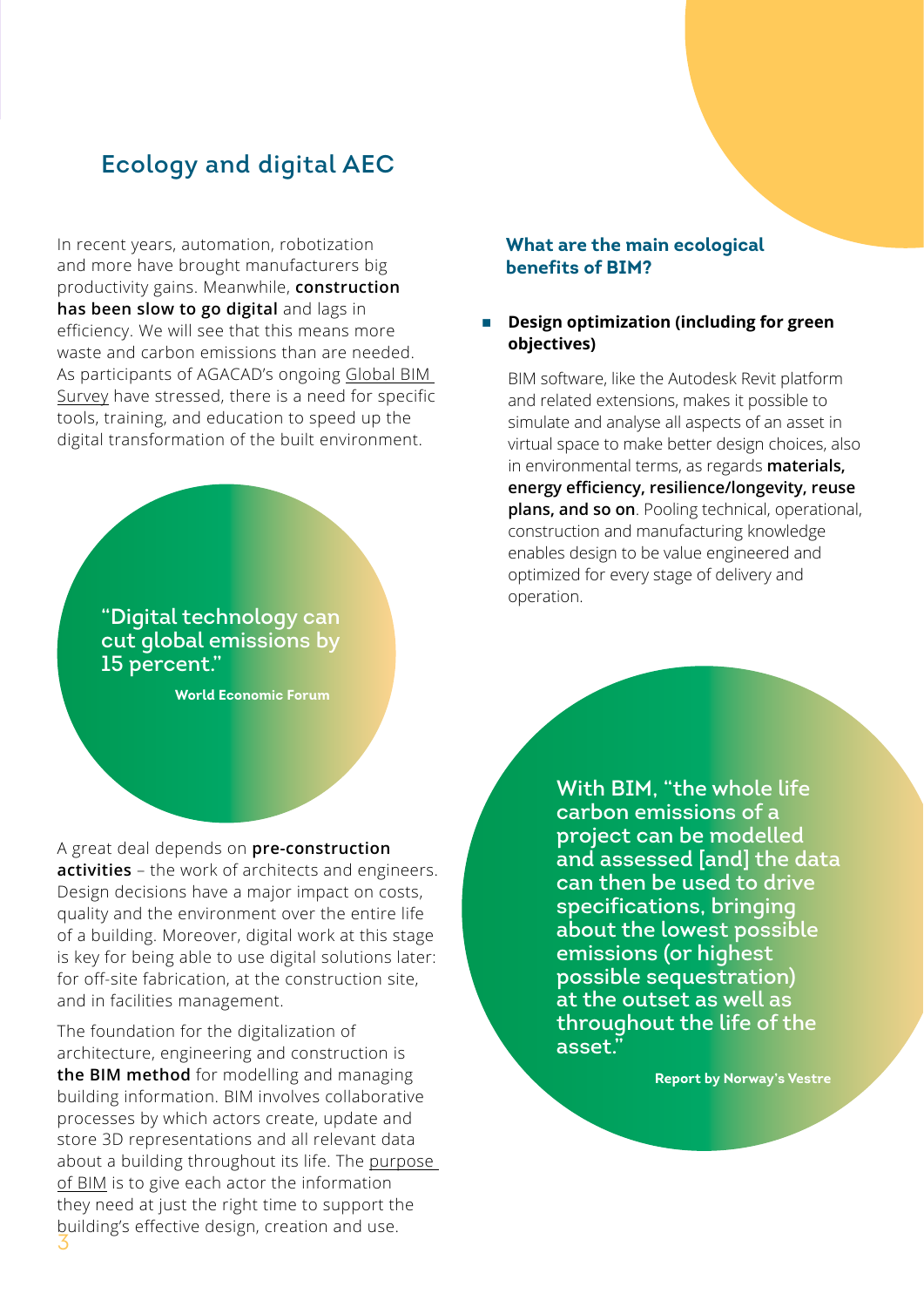### **Much less rework (meaning much less construction waste)**

The need for rework, which creates a lot of waste, is sharply reduced because:

- BIM enables early clash detection and resolution in a virtual environment.
- Collaboration, data sharing, and 3D visualizations mean a project's various stakeholders are more likely to notice errors or inefficiencies and question poor design decisions early, so changes can be made before waste occurs.

### **Better planning (making construction less carbon-intensive)**

BIM enables better sequencing of building processes and provides more accurate takeoffs to ensure **delivery of just the materials that are needed when they are needed**. This eliminates unnecessary transport of materials (and potential waste) and delays that extend work on site (with energy and other types of impact).

# Access to other environmentally friendly **technologies**

BIM provides the data which is needed to drive other building solutions with significant potential to reduce emissions, resource use and waste: off-site fabrication (CNC machines), robotization of construction tasks and 3D printing, digital twins and specific systems for smart facilities management (buildings with artificial intelligence), and so on. BIM also makes it easier to integrate ecological materials (like wood products) and intelligent façade solutions into a project.

As Frost & Sullivan wrote in a recent [report](https://damassets.autodesk.net/content/dam/autodesk/www/campaigns/emea/docs/FrostandSullivan_Autodesk_DigitalSustainability.pdf)  [on Digital Sustainability](https://damassets.autodesk.net/content/dam/autodesk/www/campaigns/emea/docs/FrostandSullivan_Autodesk_DigitalSustainability.pdf): "The evolution of

# With BIM, "AEC professionals are designing net-zero buildings that produce as much energy

as they consume, zeroemission transportation systems, resilient infrastructure, and netpositive products, among countless other climate solutions."

> **Emmanuel Di Giacomo writing for Autodesk University**

BIM […] enables sustainable construction by incorporating economic efficiency, energy and resource efficiency, and environmental performance in different stages of construction."

Accelerating the digitalization of AEC activities clearly offers a significant opportunity for the sustainable development agenda. Holding the sector back, though, is a slowness to adopt the BIM methodology, whether for perceived lack of expertise, inertia and general dislike of change, or enduring scepticism about the relative costs and benefits of doing BIM.

Some European countries, like the UK and Norway, now have BIM mandates in place and others, too, actively encourage BIM implementation in public sector projects.

We at AGACAD, for our part, provide training and consulting services for AEC professionals while continually developing software solutions to make doing BIM as easy, attractive and advantageous as possible. Those tools generally take the form of add-ins for Revit and are now used by more than 13,000 BIM professionals in 130 countries. In the next section we examine some of them which have specific relevance for sustainability goals.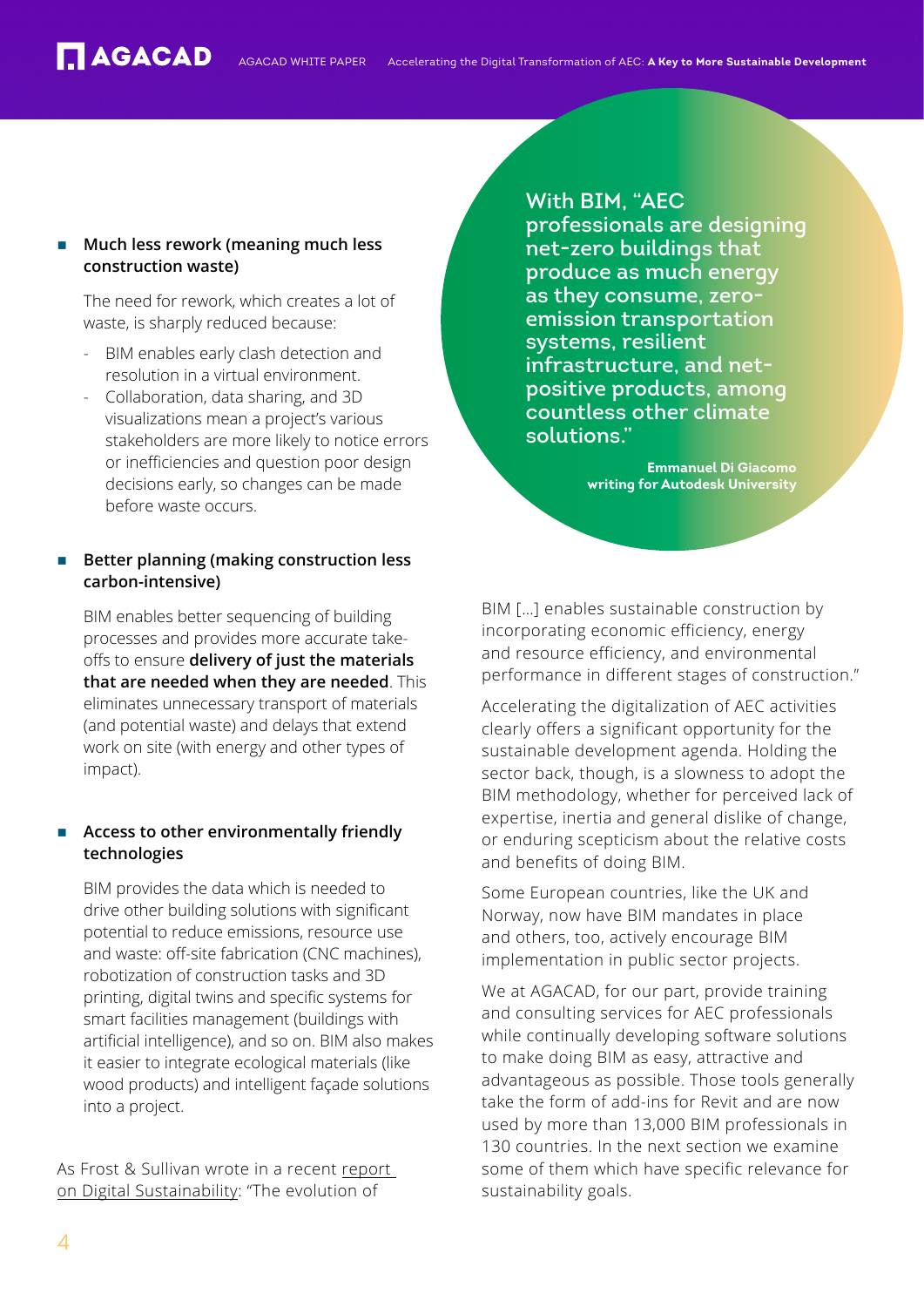# Benefits of specific BIM solutions

As we have seen, BIM in general offers broad opportunities for reducing emissions, waste and resource depletion in the context of the built environment. Within specific areas of preconstruction and construction activities, however, BIM use and specialized BIM applications offer particularly relevant benefits. Here we examine some of those cases.

### **BIM and wood**

In the move to more environmentally friendly construction materials, wood is very much in the spotlight. Abundant, natural, renewable and recyclable, it has great tensile strength and is relatively lightweight. And where making 1 cubic meter of concrete or steel releases hundreds of kilograms of greenhouse gases into the air, growing the same quantity of wood actually absorbs 900 kg of CO2 from the air. So, using wood to build a 125-metre skyscraper could reduce its carbon footprint by up to 75 percent.

But is this ages-old, simple material suited to contemporary building needs? As a matter of fact, wood is being rediscovered as a versatile component for even very modern projects. In some cases, it is **helping make buildings carbon neutral or even carbon negative**. And that is in large part thanks to technological advances including digital solutions for AEC.

BIM tools – like those in the [AGACAD WOOD](https://agacad.com/products/bim-solutions/wood-framing-professional-suite/overview)  [FRAMING SUITE](https://agacad.com/products/bim-solutions/wood-framing-professional-suite/overview) – are facilitating architectural design, structural engineering and automated fabrication with wood and engineered wood products (like CLT, GLULAM, LVL, and SIPS). That is helping to fuel the renaissance of wood, with a major positive impact on the environment and the construction sector.



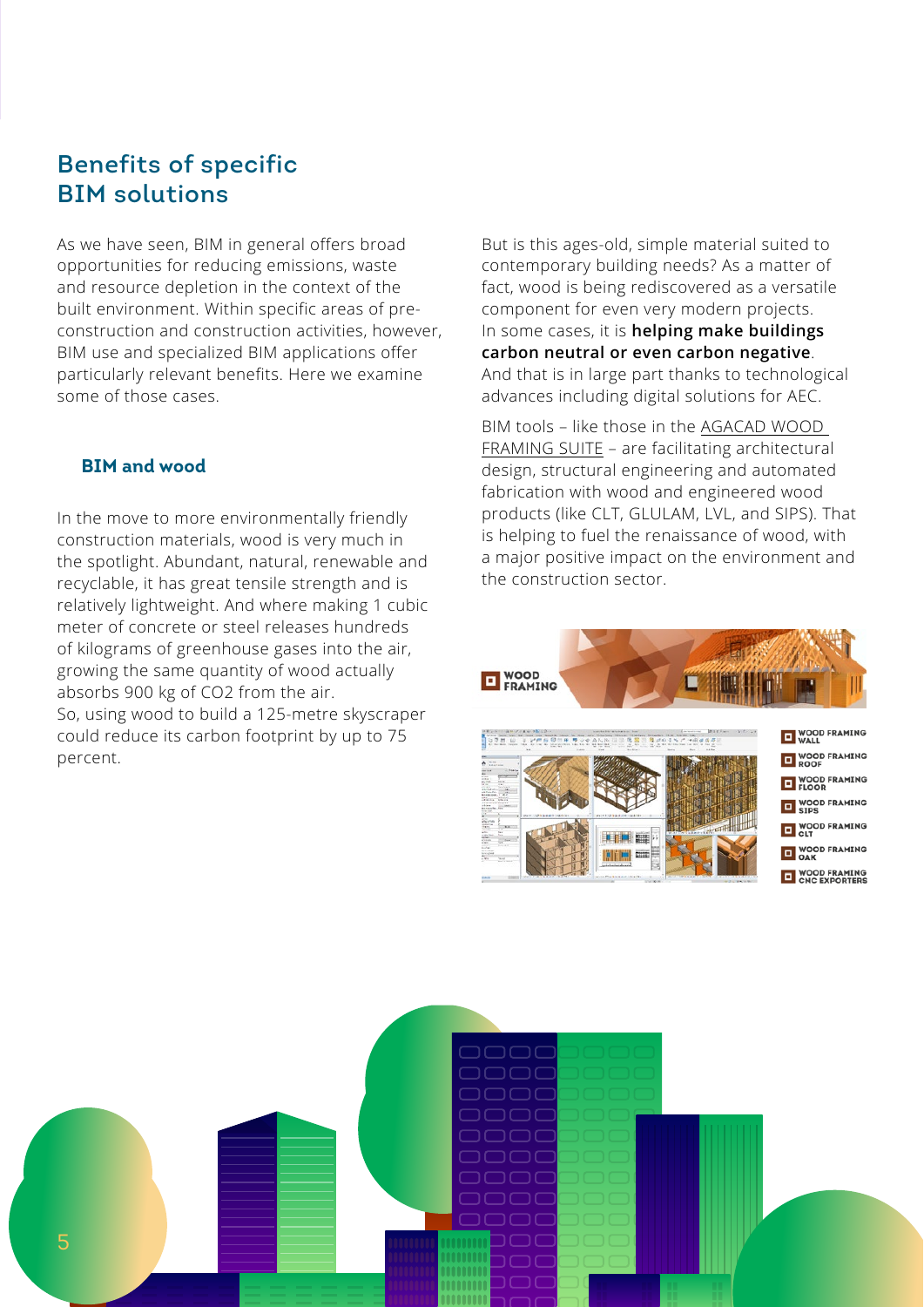AGACAD's Wood Framing software for Revit, an [Autodesk AEC Industry Partner Solution,](https://aecpartners.autodesk.com/AGACAD/AGACAD+Wood+Framing/) automates the design-to-detail process for timber-framed floors, walls, and roofs, with integrated structural analysis, estimation, documentation, shop deliverables, and export to CAD/CAM production. It also includes advanced solutions for the specialized workflows that are part of SIP, CLT, and heavy timber design. The suite lets architects make key project decisions easily and early, and it automates timeconsuming processes for structural engineers, from building up a model to generating shop tickets and exporting to CNC.

Some key sustainability benefits of AGACAD Wood Framing tools:

- 3D modelling helps to see more design options and achieve **better efficiency**. As an example, effectively arranging sheathing panels in the design of a wood frame building can notably **reduce the amount of construction materials** needed.
- § Precise geometry ensures **accurate bills of materials**, so only what is needed is procured, helping **save resources and avoid waste**.
- Model accuracy ensures quality documentation and helps identify errors during the design phase, which means **fewer mistakes and less rework** during construction.
- Much better management of project information means that for any design changes, take-offs update automatically, **avoiding rework and orders of unneeded materials**.

### **BIM and facades**

Facade engineering is another important area for sustainability advances in construction. Facades not only serve as the face of a building but can also be used to control the effects of the outer environment and make interiors more energy efficient.

The use of louvres, smart facades, etc. can make a huge impact on the amount of energy used by a building. Dynamic systems are developing that interact with and automatically respond to environmental conditions, with technologies such as nano-coatings, electronic tinting, and solar generation. Among new technologies whose use could be revolutionary is photovoltaic glass – transparent solar panels that can generate electricity from windows.

Specialised advanced BIM tools are playing an important role as well. Examples are the Revit add-ons for [curtain walls and panels](https://agacad.com/products/bim-solutions/curtain-walls/overview) and for [ventilated facades](https://agacad.com/products/bim-solutions/ventilated-facades/overview) developed by AGACAD, which are stand-alone solutions. They facilitate communication and coordination in building projects, as well as integration of a building's skin with other building systems.

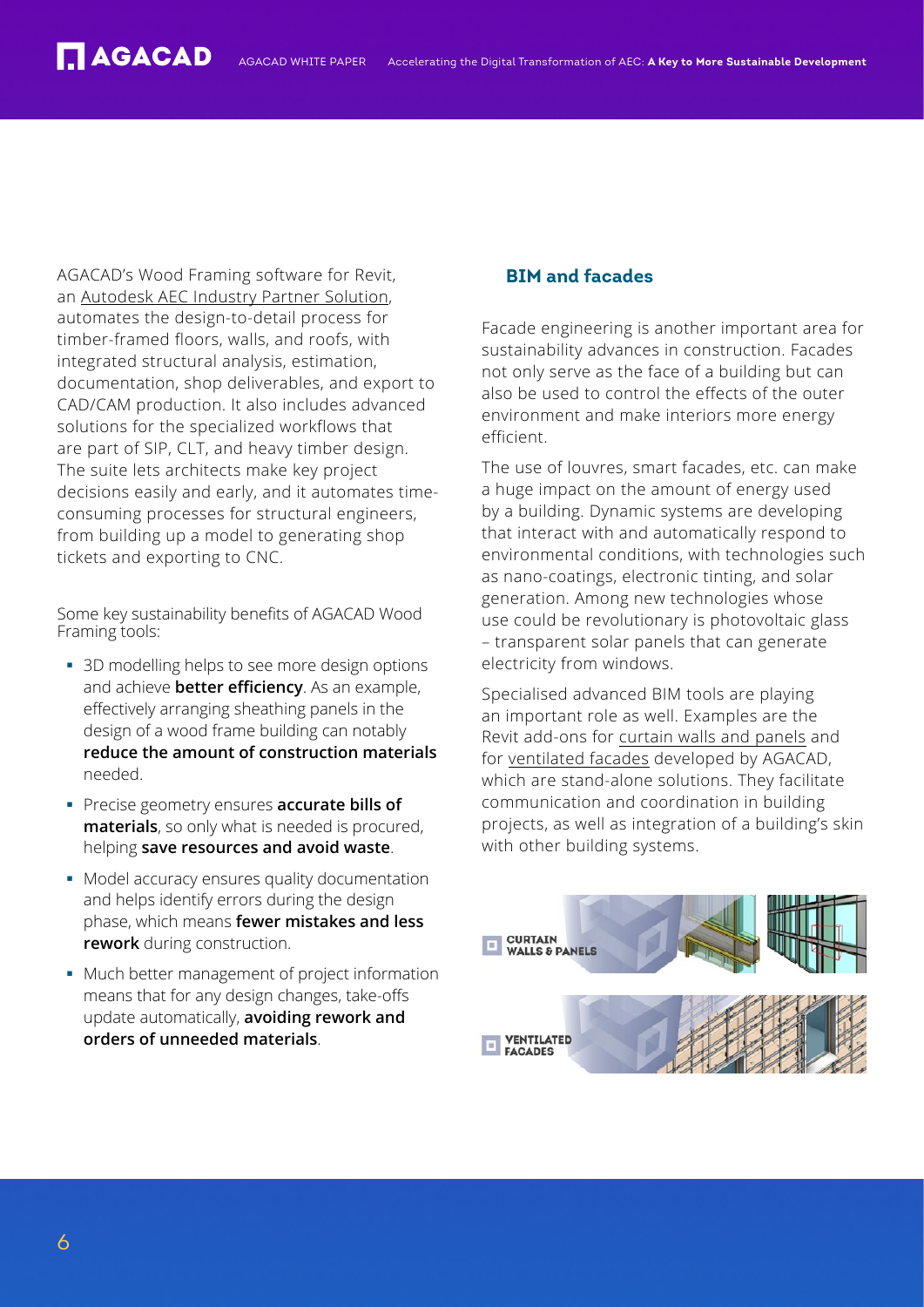Some key sustainability benefits of AGACAD's tools for facades:

- 3D modelling helps to see more design options and achieve **better efficiency**.
- § Precise geometry ensures accurate bills of materials, so only what is needed is procured, helping **save resources and avoid waste**.
- Model accuracy ensures quality documentation and helps identify errors during the design phase, which means **fewer mistakes and less rework** during construction.
- Much better management of project information means that for any design changes, take-offs update automatically, **avoiding rework and orders of unneeded materials**.
- § Models enable **a paperless building process** and the use of augmented and virtual reality on site, with drawings no longer needed for control or as-built deliverables.

### **BIM and off-site work**

BIM is also fuelling (and enabling) a surge in modular and prefabricated construction, including off-site manufacturing and automation, employing the latest industry technologies to fully or partially fabricate building modules and components. Energy use and waste can be significantly reduced in a controlled production environment. Construction time on site is also shortened notably. And the better quality control in a factory improves the longevity and life-time energy efficiency of assets.

BIM makes it possible to provide design and construction information of building components to offsite manufacturers in a machine-readable format. Computer aided manufacturing (CAM) software uses the models created in a computer aided design (CAD) application like Revit to drive machine tools to turn designs into physical components.

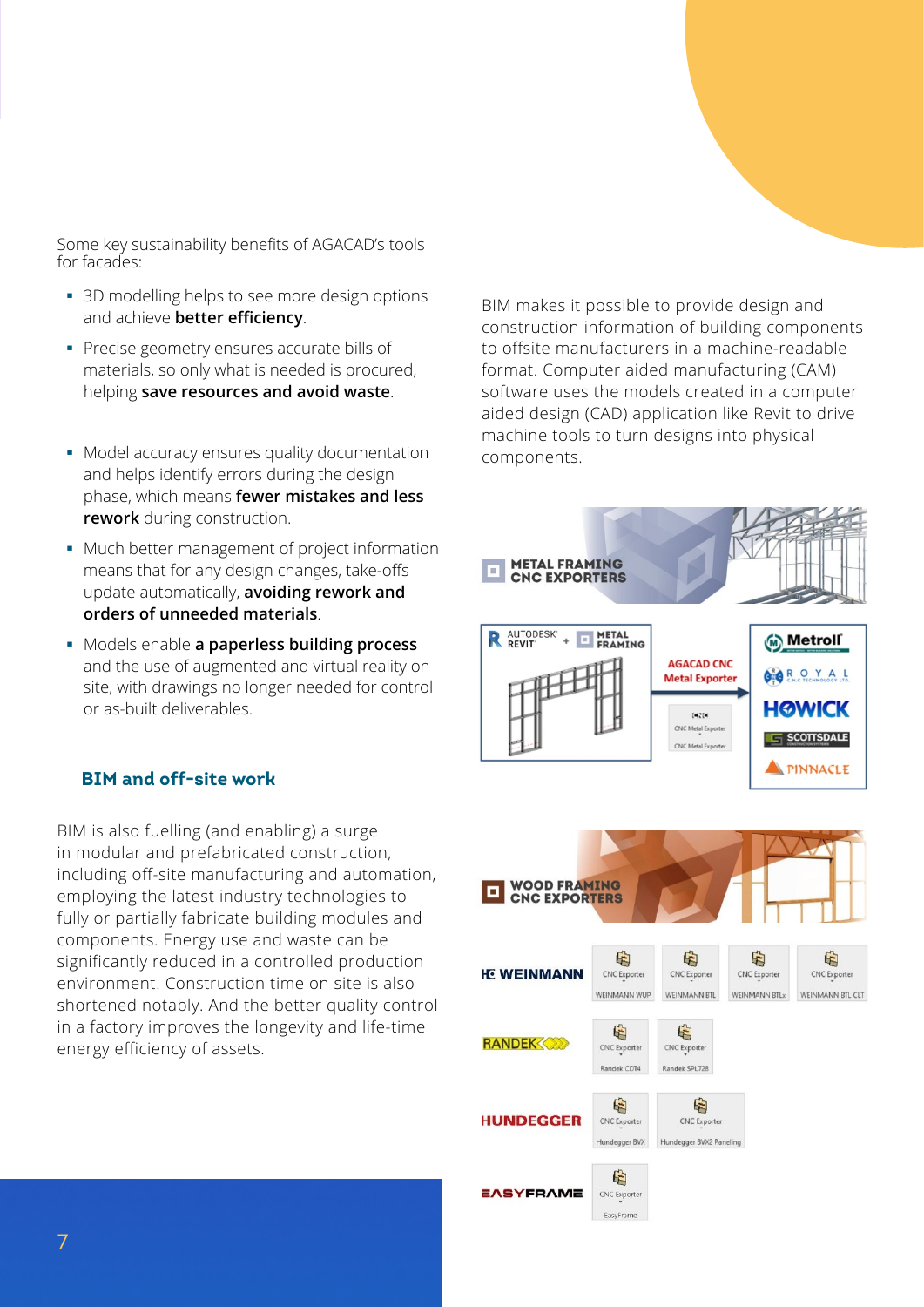AGACAD's [CNC Exporters for Wood](https://agacad.com/products/bim-solutions/wood-framing-cnc-exporters/overview) and [for Metal](https://agacad.com/products/bim-solutions/metal-framing-cnc-exporters/overview) automatically assemble framing members as modelled in Revit and send the necessary data to CNC machines and CAD/CAM production lines for flexible manufacturing of wood structures and light-gauge steel frames. We offer exporters for the most popular CNC machines and can adapt them for others.

Some key sustainability benefits of AGACAD's CAD/CAM and CNC solutions:

- Sharp reduction of the margin of error: highly precise data is sent to machines for very accurate production, thus **saving resources and avoiding waste**.
- § A **paperless building process** is made possible as direct transmission of production data to CNC machines means there is no need to print drawings, saving resources.
- Enhanced quality control improves longevity and **life-time energy efficiency**.
- § Solutions for efficient packing and transport planning **reduce both emissions and the depletion of energy resources**.

# **BIM and precast concrete**

Concrete holds a very significant place in the built environment. As such, the general environmental benefits of using the BIM methodology very much apply here and offer important potential for gains in terms of carbon emissions, waste, and so on. It is also true that precast concrete is more sustainable than cast-in-place concrete.

Reviewing some of the applicable BIM benefits, accurate modelling and fewer mistakes means less redo needed on the construction site, which would involve additional transport of elements, additional cutting, drilling, etc.

AGACAD promotes the use of precast over castin-place concrete and supports more ecological precast solutions through its [PRECAST CONCRETE](https://agacad.com/products/bim-solutions/precast-concrete/overview) [suite of Revit tools.](https://agacad.com/products/bim-solutions/precast-concrete/overview)

Some key sustainability benefits of AGACAD's tools for precast concrete:

- 3D modelling helps to see more design options and achieve **better efficiency**.
- § Precise geometry means accurate bills of materials, for example for concrete and reinforcement bar, so only what is needed is procured, **reducing waste to a minimum**.
- Model accuracy ensures quality documentation and helps identify errors during the design phase, which means there will be **fewer mistakes and less rework** during construction.
- Much better management of project information means that for any design changes, take-offs update automatically, **avoiding rework and orders of unneeded materials**.
- § Models enable **a paperless building process** and the use of augmented and virtual reality on site, with drawings no longer needed for control or as-built deliverables.
- § Solutions for efficient packing and transport planning **reduce both emissions and the depletion of energy resources**.

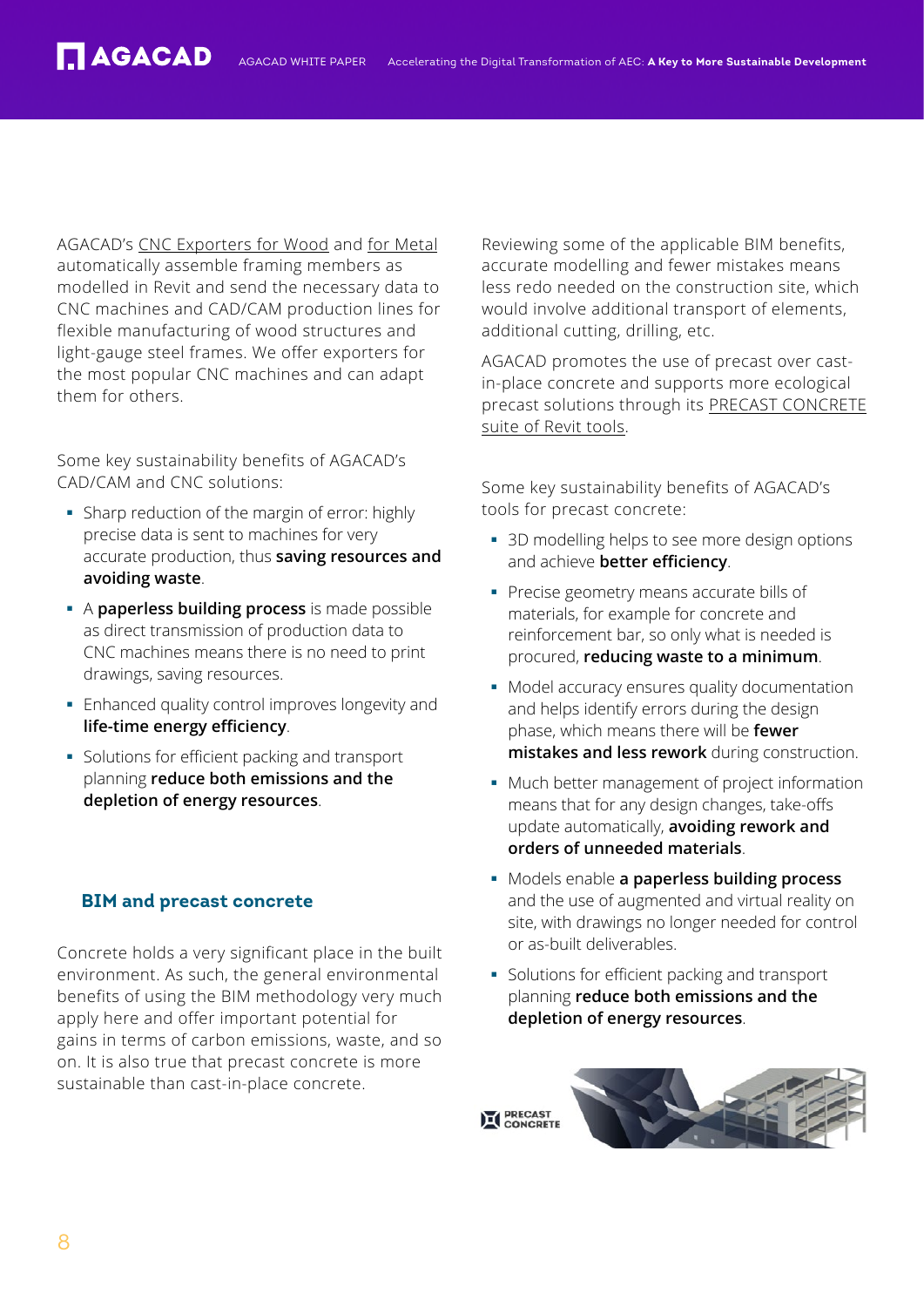#### **BIM and logistics**

A central part to off-site production is the ability to transport what has been manufactured to the construction site. That means planning all aspects of storage and logistics. At stake is the efficiency of transportation and logistics, which have an important emissions dimension.

For maximum performance in this area too, AGACAD has developed a BIM solution for Revit known as [Panel Packer.](https://agacad.com/products/bim-solutions/panel-packer/overview) This is a powerful toolbox for sorting, packing and loading prefabricated building components. Colour coding, unique identifications and even QR codes can easily be used. Packing calculations are accurate to a precision of 1 mm. Panel Packer, a stand-alone product, is a perfect complement to AGACAD's framing packages and its precast suite, enabling users of those design solutions to save time and costs on the logistics side of their work as well.

Key sustainability benefits of AGACAD's Panel Packer solution are **reduced use of energy resources and reduced emissions** due to better planning of transport and storage of construction materials and prefabricated modules or elements.



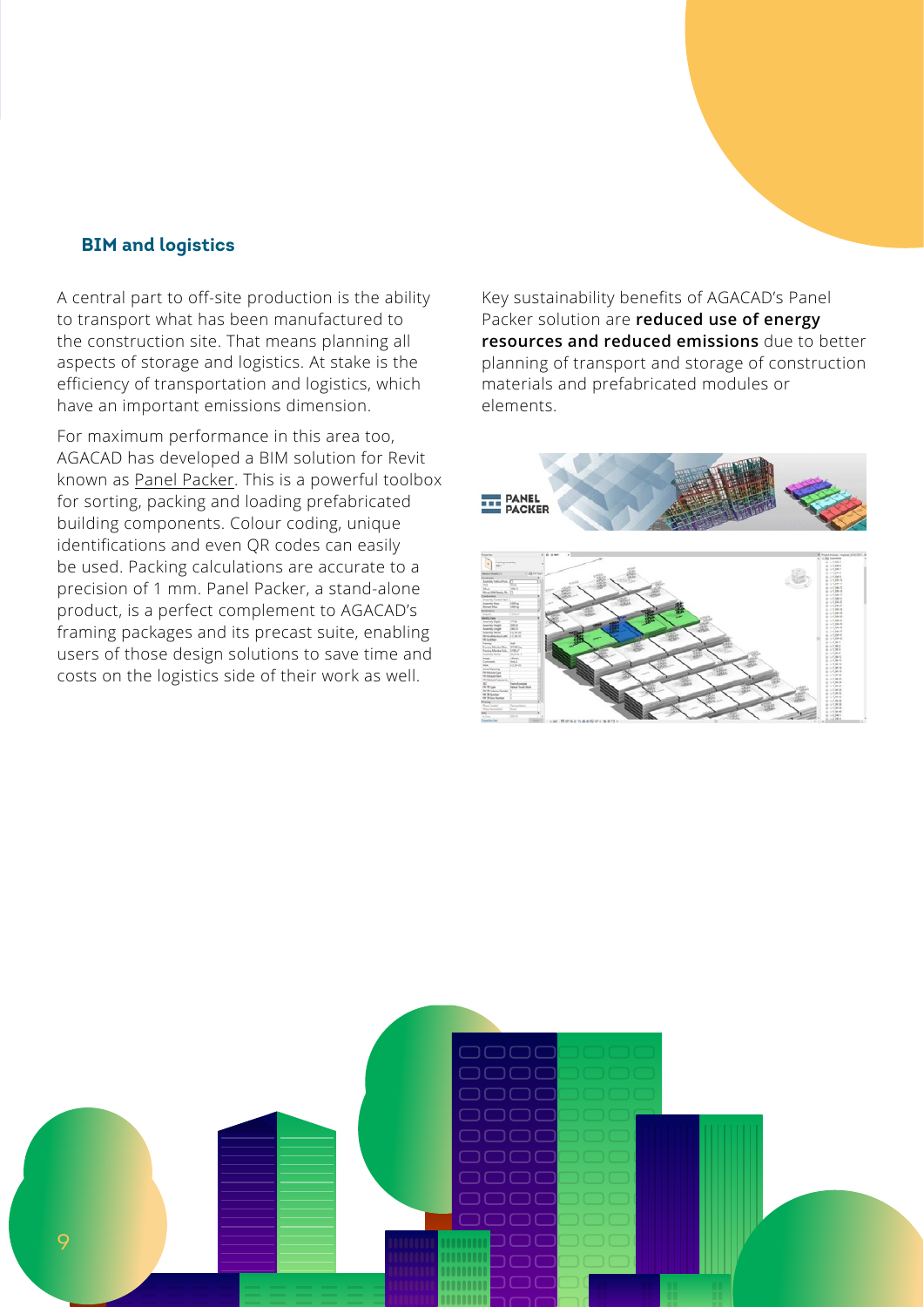# Conclusions

#### **This paper has sought to illustrate:**

- that the fields of architecture, engineering and construction play a vital role in sustainable development;
- that promoting the digital transformation of AEC is key for progress toward environmental goals;
- and that AGACAD, along with the Arkance Group of which it is part, is focused on accelerating the digitalization of construction through innovative technology solutions, including an existing portfolio of advanced BIM tools for Revit.

At AGACAD, we have always been committed to fully realising all the benefits of BIM. Those benefits also include progress toward the sustainable development goals on which the world's future depends. AGACAD tools enable Revit users to work fast and accurately during the design and documentation phases. They reduce human error by automatically placing elements within models, assigning specific complex data for documentation and manufacturing purposes, and ensuring real-time updates for any design changes. As a result, the tools not only save project teams time and money during design and documentation but also cut material waste during manufacturing and construction.

"Making our buildings climate-proof is not only about reducing the 36 percent of CO2 emissions they are responsible for, but about doing so while caring for the people that live in them."

> **The European Green Deal policy initiative**

We continue closely collaborating with top BIM professionals worldwide to further develop new and existing digital technologies for AEC based on their insights, best practices, and real-life practical needs.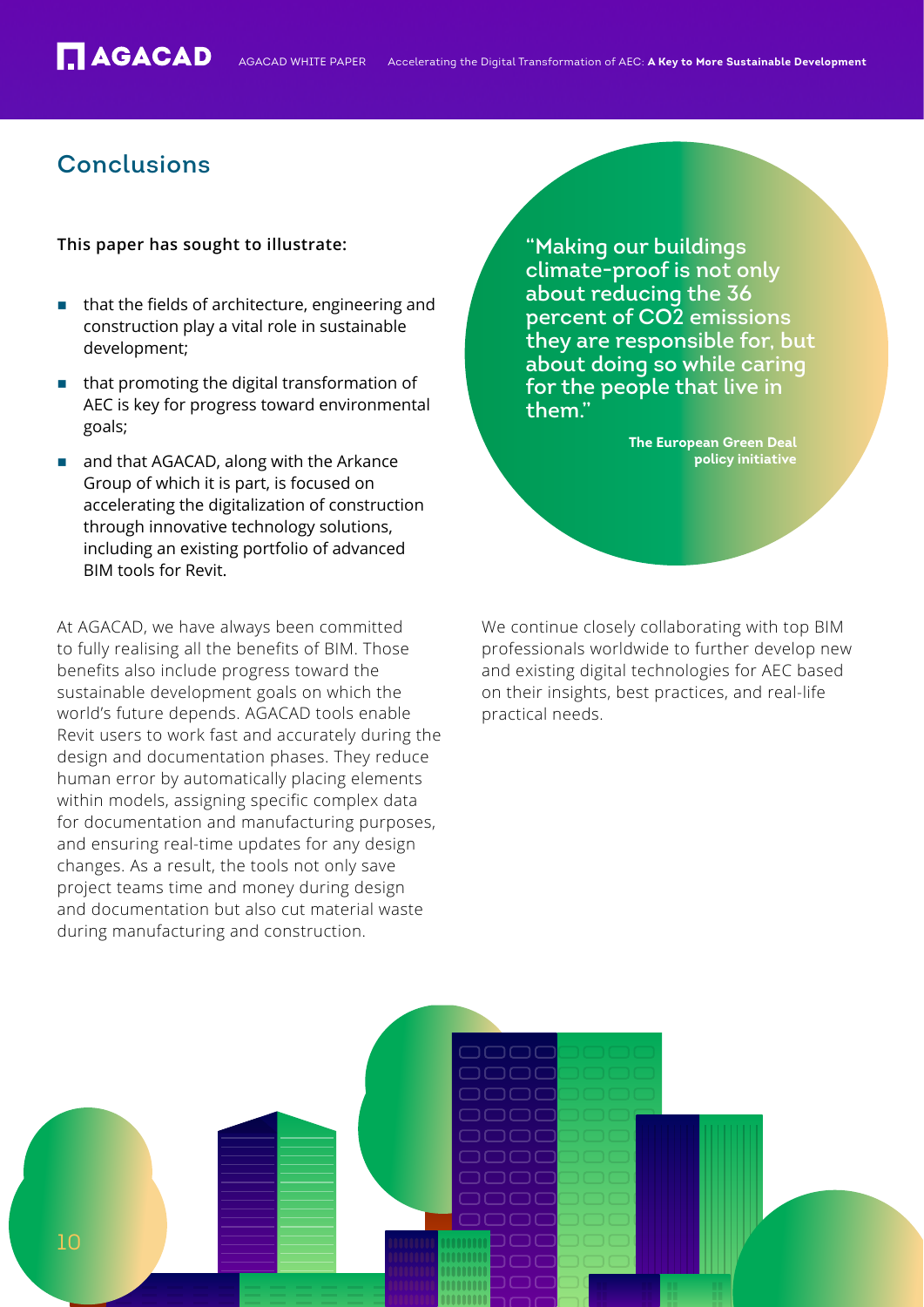#### **Sources consulted:**

[AGACAD: BIM software & Autodesk Revit Apps – AGACAD TOOLS4BIM](https://agacad.com/)

[AGACAD: Curtain walls continue to please and perform in modern 'Crystal Palaces'](https://agacad.com/blog/curtain-walls-modern-crystal-palaces)

[Autodesk: AEC Industry Partner Solution – AGACAD Wood Framing](https://aecpartners.autodesk.com/AGACAD/AGACAD+Wood+Framing/)

[BIMAXON/Donatas Aksomitas: What is BIM?](http://www.bimaxon.com/what-is-bim/)

[Build Up: Buildings should be at the heart of the European Green Deal \(Discussion Paper\)](https://www.construction21.org/articles/h/buildings-should-be-at-the-heart-of-the-european-green-deal-discussion-paper.html)

[The B1M: Why Finland is Building a Wood City - YouTube](https://www.youtube.com/watch?v=L4QYkEpw9pA)

[The B1M: Offsite Manufacturing Explained: Special Report - YouTube](https://www.youtube.com/watch?v=v01LqrgJjJ0&t=1858s)

[The B1M: How Construction Technology Could Solve the Climate Emergency - YouTube](https://www.youtube.com/watch?v=OjGkrwP7DMc)

[European Commission: Building Information Modelling in the EU Construction Sector \(Trend Paper\)](https://ec.europa.eu/docsroom/documents/34518)

[IEA: Global Status Report for Buildings and Construction – Analysis](https://www.iea.org/reports/global-status-report-for-buildings-and-construction-2019)

[Frost & Sullivan: Digital Sustainability](https://damassets.autodesk.net/content/dam/autodesk/www/campaigns/emea/docs/FrostandSullivan_Autodesk_DigitalSustainability.pdf)

[Mott MacDonald: BIM advances sustainability](https://www.mottmac.com/views/bim-advances-sustainability)

[Openuped.eu: Courses Green Building and Sustainable Development](https://openuped.eu/courses/details/4/447-green-building-and-sustainable-development)

[Planet Ark: Timber as a Sustainable Material](https://makeitwood.org/documents/doc-692-timber-as-a-sustainable-material.pdf)

[Think Wood: Environmental Impacts: A Comparison of Wood, Steel and Concrete](https://www.thinkwood.com/blog/made-environmental-impacts-comparison-wood-steel-concrete)